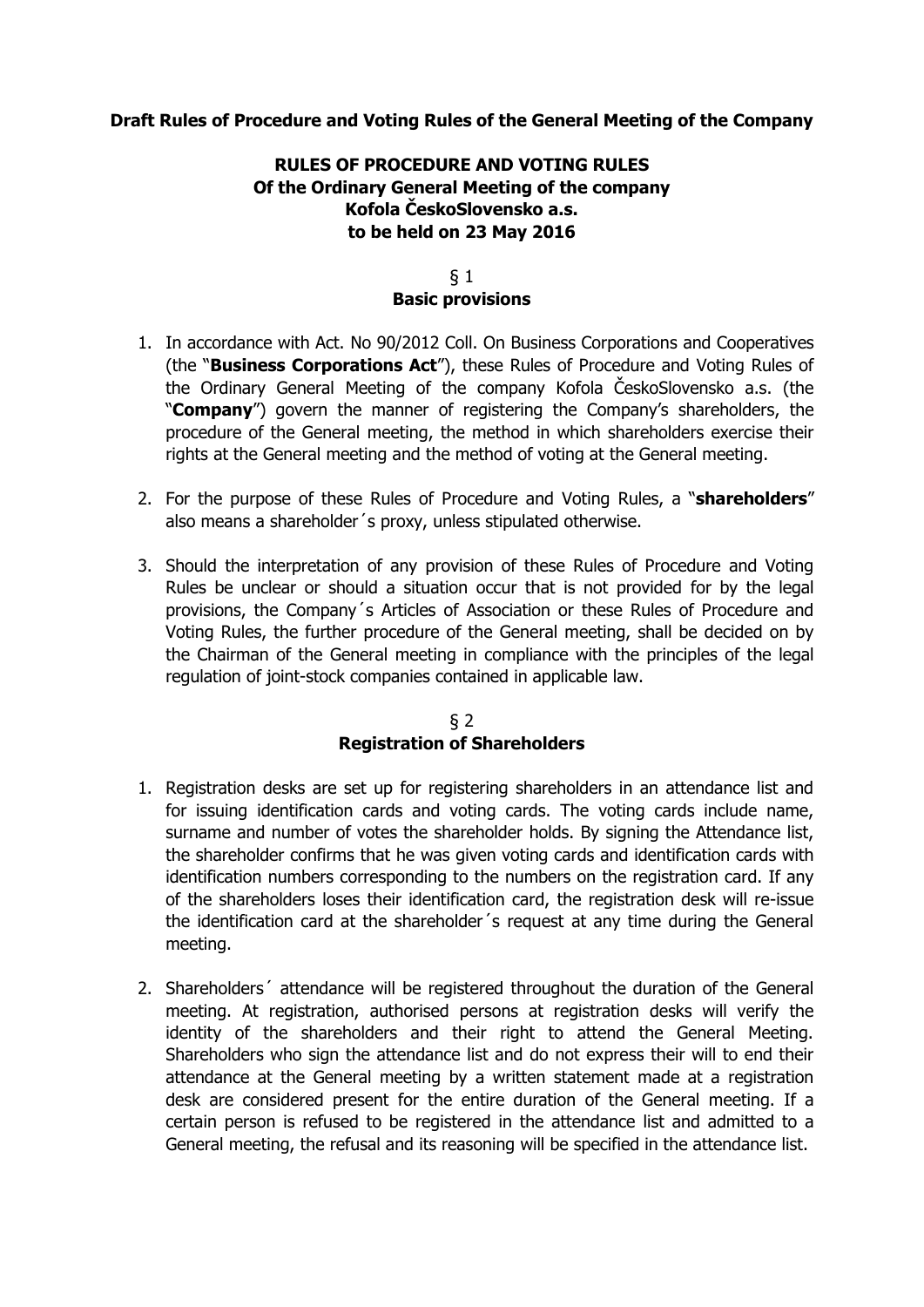## § 3 **Rules of Procedure**

- 1. The General meeting is opened by and chaired until the vote of chairman of the General meeting by its convenor or a person appointed by him. If the General meeting is convened by the collective body the collective body has to appoint (until the vote of chairman of the General meeting, eventually if the chairman will not be elected) one of its members, eventually to decide on other person to chair the General meeting. The task of the convenor or a person appointed by him is to ensure that the General meeting will elect chairman of the General meeting, minute taker, one or more minute verifier(s) and scrutinisers. After election of the chairman of the General meeting the General meeting is further chaired by its chairman.
- 2. At the General meeting, the shareholder is entitled to require and obtain explanations in respect of matters relating to the Company and the parties controlled by the Company provided that such explanation is necessary in order to be able to assess the contents of the matters included in the agenda of the General meeting or to exercise the shareholder´s rights at the General meeting. Shareholder may request the explanation mentioned in the previous sentence in writing. The request must be filed after the invitation to the General Meeting is published and before the General Meeting is held. The shareholder is entitled to make proposals and counterproposals on matters included in the agenda of the General meeting. Proposals submitted by the Board of Directors or the Supervisory Board are voted on first. If these proposals are not adopted or made, shareholders´ (counter) proposals are voted on. Shareholders, members of the Board of Directors and members of the Supervisory Board may raise an objection against a resolution of the General meeting and request that such objection be recorded in the minutes of the General meeting. If the recording of the content of the objection is not requested, the minute taker is not obliged to record the content of the objection in the minutes of the General meeting.
- 3. The explanation may be provided in the form of a summary statement on several similar issues. It shall be deemed that shareholders have been provided with an explanation even if the relevant information (the supplementing explanation in respect of individual items on the agenda of the General Meeting) is published on the Company´s website no later than on the day preceding the date of the General Meeting and is available to the shareholders for inspection at the venue of the General Meeting. If the information is provided to the relevant shareholder, every other shareholder may also request such information without having to follow the procedure applicable to the exercise of the right to an explanation described above.
- 4. Shareholders were also entitled to make their proposals in relation to the matters which are included in the agenda of the General meeting before the invitation to the General Meeting was published. Proposals delivered to the Company no later than seven days before the publication of the invitation to the General Meeting shall be published by the Board of Directors, including an opinion of the Board of Directors, along with the invitation to the General Meeting. Section 362 of the Business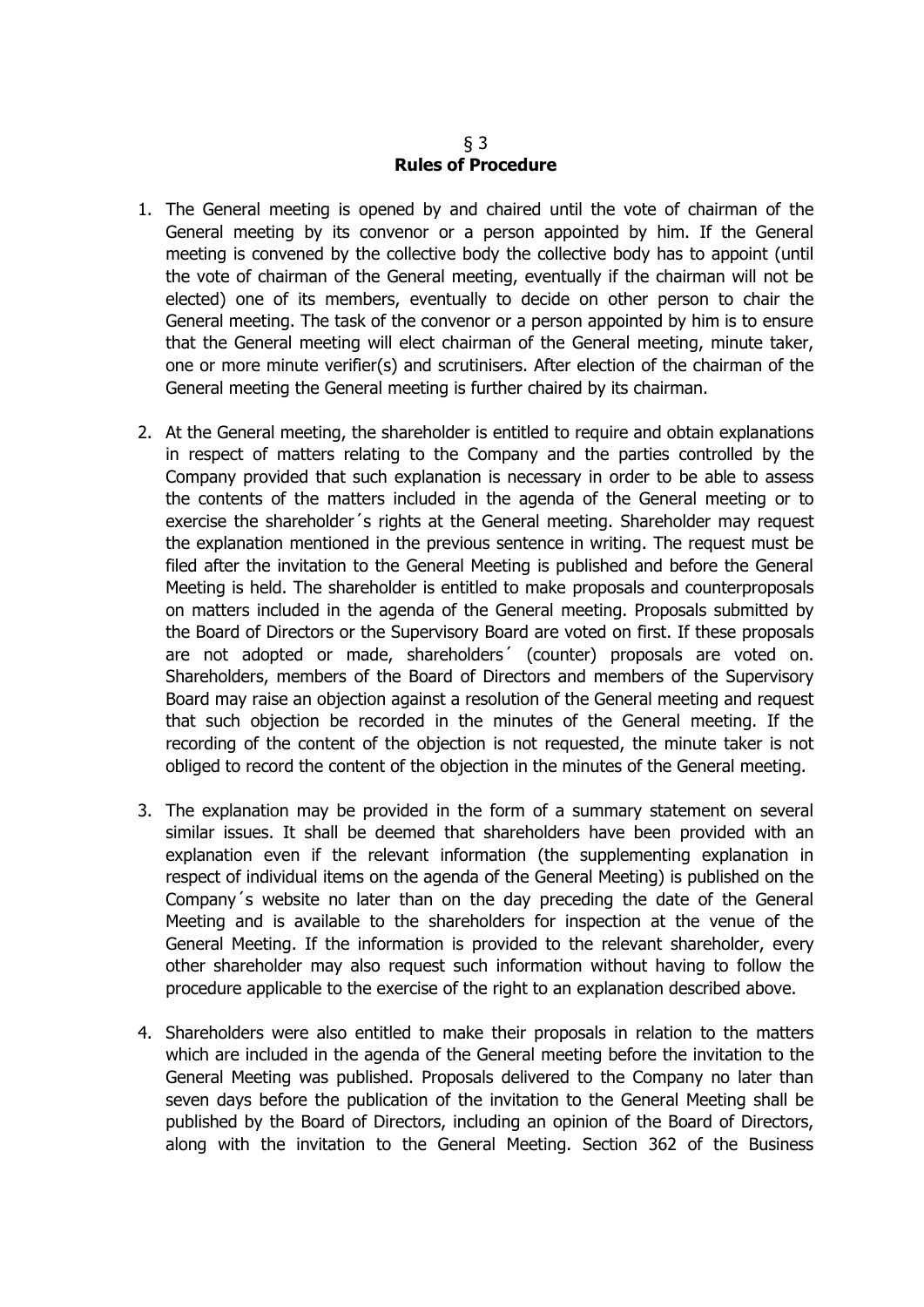Corporations Act shall apply analogously to the proposals delivered after this time limit.

- 5. At a General Meeting, a shareholder may make proposal and counterproposal in relation to matters on the agenda of the General meeting. If a shareholder intends to make a counterproposal to any matter on the agenda of the General meeting, the shareholder shall deliver it to the Company within reasonable period before the date of the General Meeting; this shall not apply to proposals to appoint a certain persons to the company´s bodies, which may be made by the shareholders both before the date of the General meeting and during the General meeting. The Board of Directors must provide an opinion on each proposal or counterproposal of the shareholder. The Board of Directors shall notify the shareholders, in the manner prescribed by the Business Corporations Act and by the Articles of Association of the Company for convening the General meeting, of the wording of a shareholder´s counterproposal accompanied by its opinion; this shall not apply if the information was delivered less than two days before the date of the General meeting or if the expenses to deliver the opinion would be in gross disproportion to the relevance and contents of the counterproposal and/or if the text of the counterproposal contains more than 100 words. If the counterproposal contains more than 100 words, the Board of Directors shall inform the shareholders of the substance of the counterproposal and of its opinion, and shall publish the counterproposal on the Company´s website.
- 6. Issues not included in the agenda of the General meeting may only be discussed at the General meeting or decided on if all shareholders of the Company agree.
- 7. Shareholders may make their requests for an explanation, proposals, counterproposals and eventual objections either in writing on a comment slip or orally at the invitation of the Chairman of the General meeting after proving their identity based on an identification card. Comment slips must contain the shareholder's identification number (as specified on the identification card) and the shareholder's signature. Shareholders must submit comment slips to the information centre. When submitting a comment slip, the shareholder must prove its identity by presenting its identification card.
- 8. The General meeting's information centre will number the comment slips according to the order in which they are received and will hand them over to the Chairman of the General meeting.
- 9. The Chairman of the General meeting decides on who is entitled to take the floor. A member of the Board of Directors and a member of the Supervisory Board must be permitted to take the floor whenever he requests this. If somebody disturbs the orderly conduct of the General meeting, the Chairman of the General meeting may reprimand this person. If such person fails to change his behaviour even after being reprimanded, the Chairman of the General meeting may adjourn the General meeting until order is restored.
- 10. Sound or visual recordings of the General meeting may not be made without the prior approval of the General meeting.